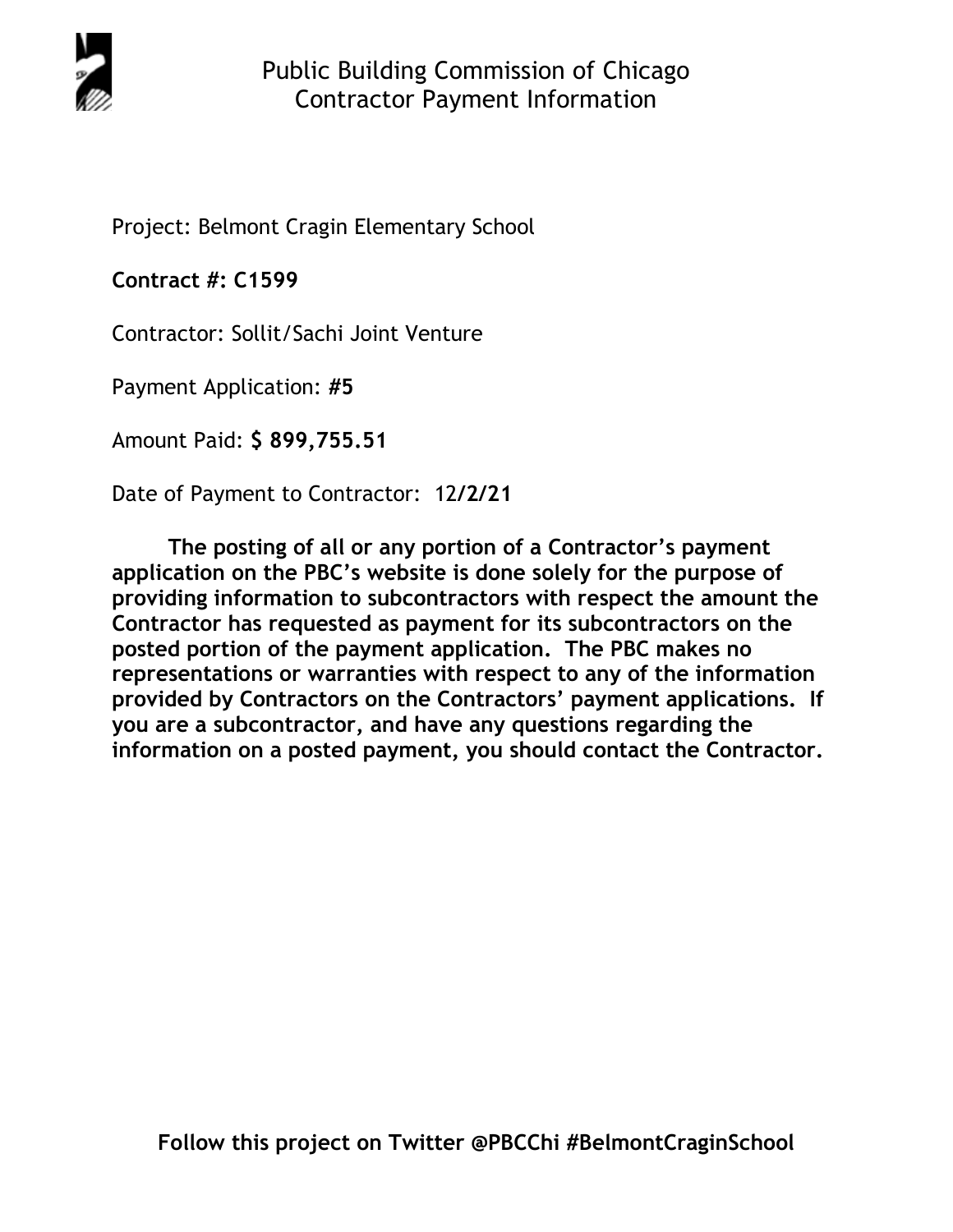# PUBLIC BUILDING COMMISSION OF CHICAGO

## **EXHIBIT S** CERTIFICATE OF ARCHITECT - ENGINEER

| Date:                  | October 31, 2021                                                 |                                                                                                                         |                  |                |
|------------------------|------------------------------------------------------------------|-------------------------------------------------------------------------------------------------------------------------|------------------|----------------|
| Project:               | <b>Belmont Cragin Elementary School</b>                          |                                                                                                                         |                  |                |
|                        |                                                                  |                                                                                                                         |                  |                |
|                        | To: Public Building Commission of Chicago                        |                                                                                                                         |                  |                |
|                        | In accordance with Resolution No.                                | , adopted by the Public Building Commission of Chicago on                                                               |                  |                |
|                        |                                                                  | , relating to the \$                                                                                                    |                  |                |
|                        |                                                                  | Revenue Bonds issued by the Public Building Commission of Chicago for the financing of this project (and all terms used |                  |                |
|                        |                                                                  | herein shall have the same meaning as in said Resolution), I hereby certify to the Commission and to its Trustee, that: |                  |                |
|                        |                                                                  | 1. Obligations in the amounts stated herein have been incurred by the                                                   |                  |                |
|                        |                                                                  | Commission and that each item thereof is a proper charge against                                                        |                  |                |
|                        | the Construction Account and has not been paid; and              |                                                                                                                         |                  |                |
|                        |                                                                  | 2. No amount hereby approved for payment upon any contract will, when                                                   |                  |                |
|                        |                                                                  | added to all amounts previously paid upon such contract, exceed 90% of                                                  |                  |                |
|                        |                                                                  | current estimates approved by the Architect - Engineer until the aggregate                                              |                  |                |
|                        |                                                                  | amount of payments withheld equals 5% of the Contract Price (said retained                                              |                  |                |
|                        | funds being payable as set forth in said Resolution).            |                                                                                                                         |                  |                |
|                        |                                                                  |                                                                                                                         |                  |                |
|                        | THE CONTRACTOR                                                   | SOLLITT/SACHI JOINT VENTURE                                                                                             |                  |                |
|                        |                                                                  |                                                                                                                         |                  |                |
| <b>FOR</b>             |                                                                  | <b>Belmont Cragin Elementary School</b>                                                                                 |                  |                |
|                        | is now entitled to the sum of                                    | \$899,755.51                                                                                                            |                  |                |
|                        | <b>ORIGINAL CONTRACT PRICE</b>                                   | \$33,373,000.00                                                                                                         |                  |                |
| <b>ADDITIONS</b>       |                                                                  | 0.00                                                                                                                    |                  |                |
| <b>DEDUCTIONS</b>      |                                                                  | 0.00                                                                                                                    |                  |                |
|                        | <b>NET ADDITION OR DEDUCTION</b>                                 | 0.00                                                                                                                    |                  |                |
|                        | <b>ADJUSTED CONTRACT PRICE</b>                                   | \$33,373,000.00                                                                                                         |                  |                |
|                        | <b>TOTAL AMOUNT EARNED</b>                                       |                                                                                                                         |                  | \$3,226,894.50 |
|                        |                                                                  |                                                                                                                         |                  |                |
| <b>TOTAL RETENTION</b> |                                                                  |                                                                                                                         |                  | \$250,240.16   |
|                        |                                                                  |                                                                                                                         |                  |                |
|                        | a) Reserve Withheld @ 10% of Total Amount Earned,                |                                                                                                                         |                  |                |
|                        | but not to exceed 5% of Contract Price                           |                                                                                                                         | \$250,240.16     |                |
|                        | b) Liens and Other Withholding<br>c) Liquidated Damages Withheld |                                                                                                                         |                  |                |
|                        |                                                                  |                                                                                                                         |                  |                |
|                        | <b>TOTAL PAID TO DATE (Include this Payment)</b>                 |                                                                                                                         |                  | \$2,976,654.34 |
|                        |                                                                  |                                                                                                                         |                  |                |
|                        | LESS: AMOUNT PREVIOUSLY PAID                                     |                                                                                                                         |                  | \$2,076,898.83 |
|                        |                                                                  |                                                                                                                         |                  |                |
|                        | AMOUNT DUE THIS PAYMENT                                          |                                                                                                                         |                  | \$899,755.51   |
|                        | Chan Kan                                                         |                                                                                                                         | Date: 11/04/2021 |                |
|                        |                                                                  |                                                                                                                         |                  |                |

Architect - Engineer

PA\_GSCC\_KW\_PA05\_20211031\_020713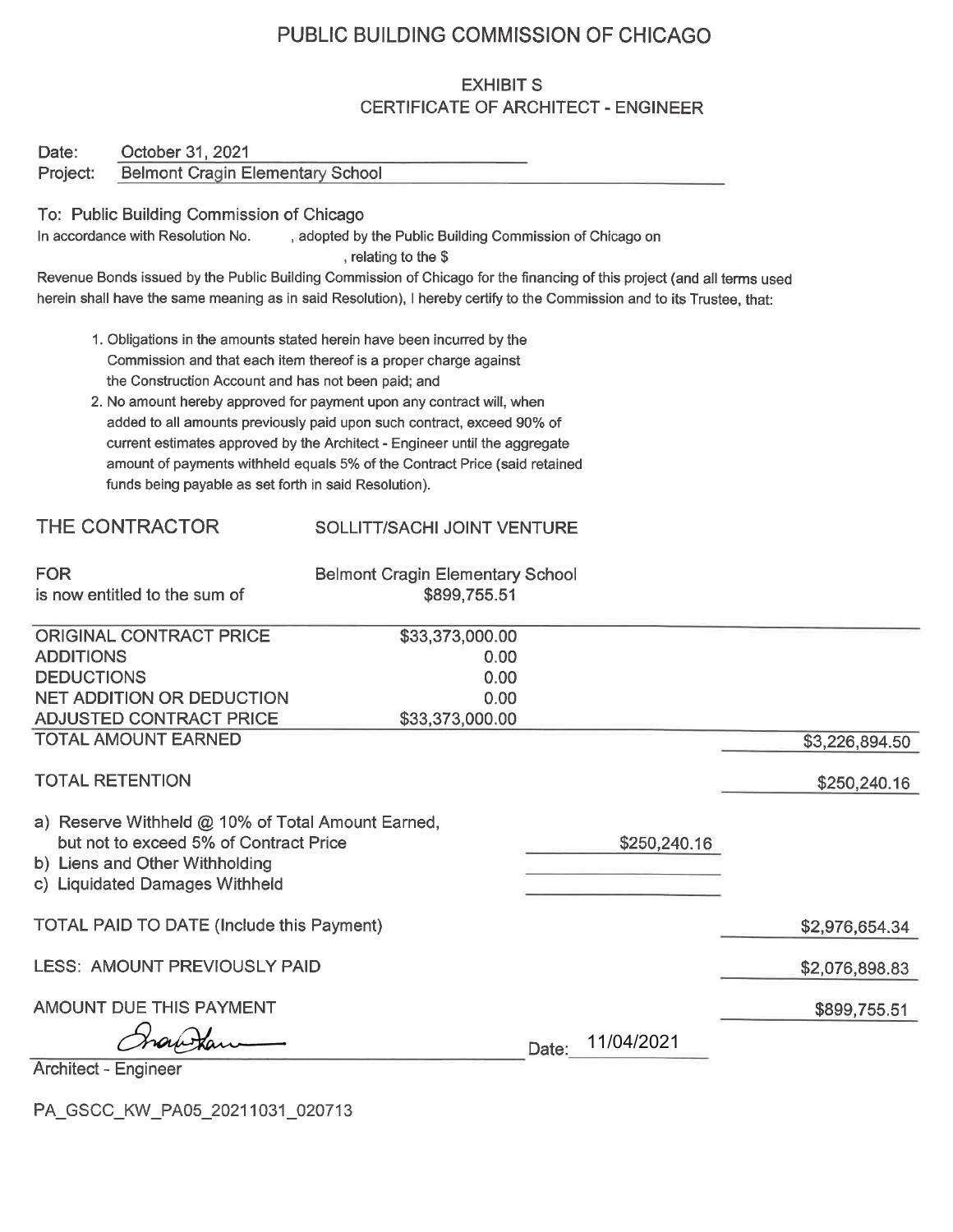#### PUBLIC BUILDING COMMISSION OF CHICAGO Ok to process

| 41BIT<br>۲Þ.<br>ı |  |
|-------------------|--|
|-------------------|--|

### **APPLICATION AND CERTIFICATION FOR PAYMENT**

|  | TO OWNER: |  |
|--|-----------|--|
|--|-----------|--|

| APPLICATION AND CERTIFICATION FOR PAYMENT<br>TO OWNER:                                                      | <b>PROJECT:</b>                             |                                                  |                       | Paulo C. Hernandez, PBC PM 11/5/2021<br>APPLICATION NO: 5 |                                       |
|-------------------------------------------------------------------------------------------------------------|---------------------------------------------|--------------------------------------------------|-----------------------|-----------------------------------------------------------|---------------------------------------|
| <b>Public Building Commission of Chicago</b><br><b>Ricard J. Daley Center</b>                               |                                             | 05405<br><b>Belmont Cragin Elementary School</b> |                       |                                                           | <b>OWNER</b>                          |
| 50 West Washington, Room 200<br>Chicago, IL 60602                                                           | <b>Contract No.:</b>                        | C <sub>1599</sub>                                | PERIOD TO:            | 10/31/21                                                  |                                       |
|                                                                                                             | <b>GSCC Project No. 21025</b>               |                                                  | <b>PROJECT NOS:</b>   | 05405                                                     | <b>ARCHITECT</b><br><b>CONTRACTOR</b> |
| <b>FROM CONTRACTOR:</b><br><b>SOLLITT/SACHI JOINT VENTURE</b><br>790 N. Central Ave.<br>Wood Dale, IL 60191 | <b>VIA ARCHITECT:</b><br><b>SMNG A Ltd.</b> |                                                  | <b>CONTRACT DATE:</b> | 05/18/21                                                  |                                       |

#### **CONTRACT FOR: GENERAL CONSTRUCTION**

## **CONTRACTOR'S APPLICATION FOR PAYMENT**

Application is made for payment, as shown below, in connection with the Contract. Continuation Sheet, AIA Document G703, is attached.

The undersigned Contractor certifies that to the best of the Contractor's knowledge, information and belief the Work cover by this Application For Payment has been completed in accordance with the Contract Documents, that all amounts have been paid by the Contractor for Work for previous Certificates for Payment were issued and payments received from the owner, and that current payment shown herein is now due.

| 1. ORIGINAL CONTRACT SUM                                                                                      |     | S          | 33,373,000.00                               | CONTRACTOR:                               |
|---------------------------------------------------------------------------------------------------------------|-----|------------|---------------------------------------------|-------------------------------------------|
| 2. Net change by Change Orders                                                                                |     |            | 0.00                                        |                                           |
| 3. CONTRACT SUM TO DATE (Line 1 $\pm$ )                                                                       |     | S          | 33,373,000.00                               | By:                                       |
| 4. TOTAL COMPLETED & STORED TO<br>(Column G on G703)<br><b>DATE</b>                                           |     |            | 3,226,894.50                                |                                           |
| 5. RETAINAGE:                                                                                                 |     |            |                                             | County of: DuPa                           |
| a. 8% % of Completed Work                                                                                     |     | 250,240.16 |                                             | Subscribed and                            |
| (Column $D + E$ on G703)<br>10 % of Stored Material<br>b.<br>(Column F on G703)                               | \$. |            |                                             | Notary Public:<br>My Commission           |
| Total Retainage (Lines 5a + 5b or                                                                             |     |            |                                             |                                           |
| Total in Column I of G703)                                                                                    |     |            | 250,240.16                                  | <b>ARCHITE(</b>                           |
| 6. TOTAL EARNED LESS RETAINAGE<br>(Line 4 Less Line 5 Total)                                                  |     |            | 2,976,654.34                                | In accordance wi<br>comprising the a      |
| 7. LESS PREVIOUS CERTIFICATES FOR                                                                             |     |            |                                             | Architect's know                          |
| PAYMENT (Line 6 from prior Certificate<br>8. CURRENT PAYMENT DUE<br>9. BALANCE TO FINISH, INCLUDING RETAINAGE |     | S          | 2,076,898.83<br>899,755.51<br>30,396,345.66 | the quality of the<br>is entitled to payr |
| (Line 3 less Line 6)                                                                                          |     |            |                                             | <b>AMOUNT CEI</b>                         |
|                                                                                                               |     |            |                                             |                                           |

| <b>CHANGE ORDER SUMMARY</b>        | <b>ADDITIONS</b> | <b>DEDUCTIONS</b> |
|------------------------------------|------------------|-------------------|
| Total changes approved             | \$0.00           | \$0.00            |
| in previous months by Owner        | \$0.00           | \$0.00            |
| Total approved this Month          | \$0.00           |                   |
| <b>TOTALS</b>                      | \$0.00           | \$0.00            |
| <b>NET CHANGES by Change Order</b> | \$0.00           |                   |

| By:<br>Thomas Baker, Representative                                                                                                                                                                                                                                                                                                                                                                                     | Date:                   | October 31, 2021                                                                                                        |
|-------------------------------------------------------------------------------------------------------------------------------------------------------------------------------------------------------------------------------------------------------------------------------------------------------------------------------------------------------------------------------------------------------------------------|-------------------------|-------------------------------------------------------------------------------------------------------------------------|
| County of: DuPage<br>State of:<br><b>Illinois</b><br>Subscribed and sworn to before me this<br>31st<br>day of<br>Notary Public:<br>My Commission expires:<br>06/21/25                                                                                                                                                                                                                                                   | October <sub>2002</sub> | <b>WISKERCHEN</b><br><b>KAREN</b><br><b>OFFICIAL SEAL</b><br>Notary Public - State Of Illinois<br>My Commission Expires |
| <b>ARCHITECT'S CERTIFICATE FOR PAYMENT</b>                                                                                                                                                                                                                                                                                                                                                                              |                         | June 21, 2025                                                                                                           |
| In accordance with the Contract Documents, based on on-site observations and the data<br>comprising the application, the Architect certifies to the Owner that to the best of the<br>Architect's knowledge, information and belief the Work has progressed as indicated,<br>the quality of the Work is in accordance with the Contract Documents, and the Contractor<br>is entitled to payment of the AMOUNT CERTIFIED. |                         |                                                                                                                         |

### AMOUNT CERTIFIED ........................ \$

899,755.51

(Attach explanation if amount certified differs from the amount applied. Initial all figures on this Application and onthe Continuation Sheet that are changed to conform with the amount certified.) ARCHITECT:

Frankan

11/04/2021

This Certificate is not negotiable. The AMOUNT CERTIFIED is payable only to the Contractor named herein. Issuance, payment and acceptance of payment are without prejudice to any rights of the Owner

Date:

or Contractor under this Contract.

By: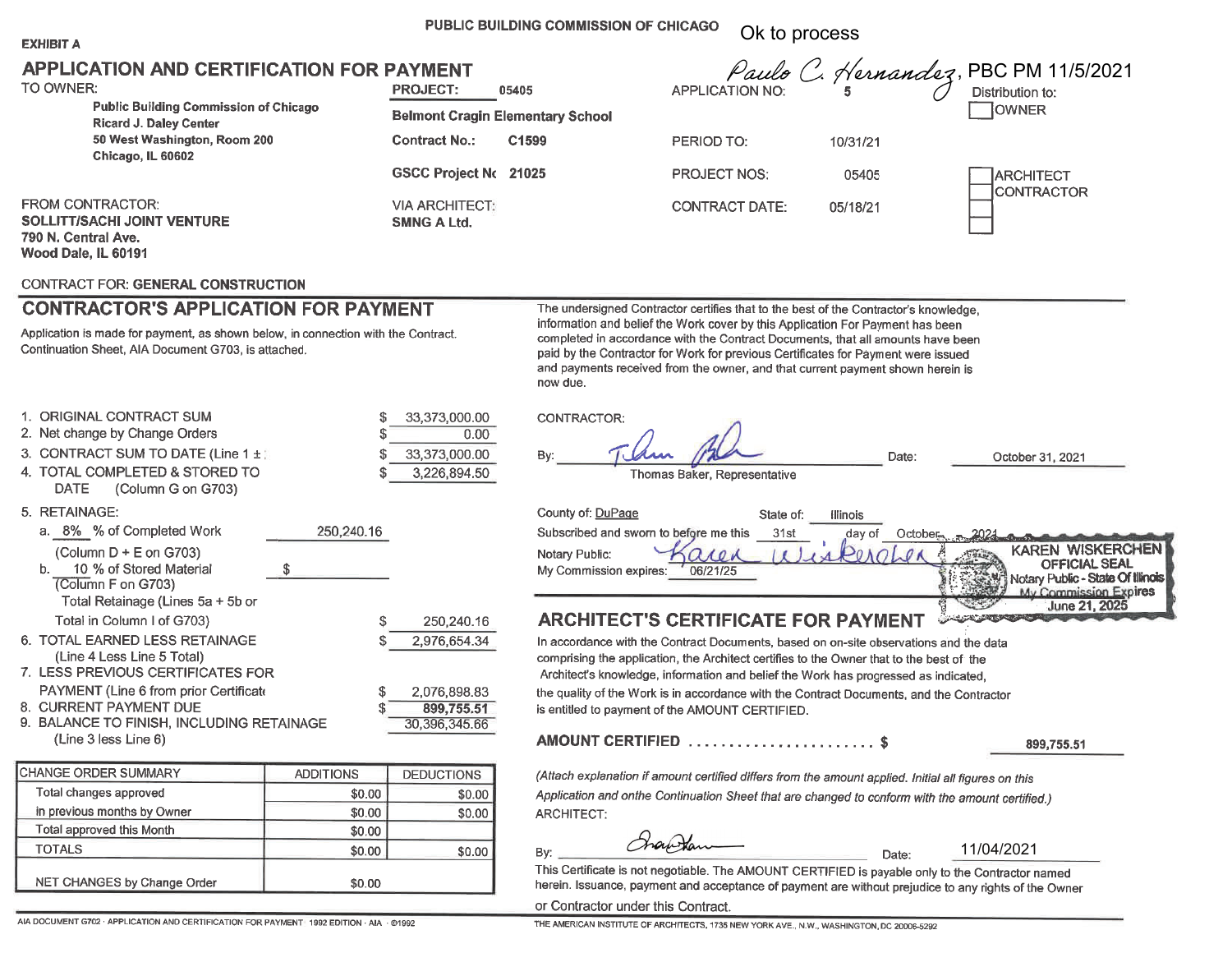**PUBLIC BUILDING COMMISSION OF CHICAGO**

**EXHIBIT A**

|                         |                                                                                                                                                                                                                                                                                                                                                                                                                                                                                                                                                                                                                                                                                                                                                                                                                                                                                                                                                                 |                                                          |                             |                      |                                       | CONTRACTOR'S SWORN STATEMENT AND AFFIDAVIT FOR PARTIAL PAYMENT (page 1 of 4) |               |                           |                                   |               |           |                         |                   |                   |
|-------------------------|-----------------------------------------------------------------------------------------------------------------------------------------------------------------------------------------------------------------------------------------------------------------------------------------------------------------------------------------------------------------------------------------------------------------------------------------------------------------------------------------------------------------------------------------------------------------------------------------------------------------------------------------------------------------------------------------------------------------------------------------------------------------------------------------------------------------------------------------------------------------------------------------------------------------------------------------------------------------|----------------------------------------------------------|-----------------------------|----------------------|---------------------------------------|------------------------------------------------------------------------------|---------------|---------------------------|-----------------------------------|---------------|-----------|-------------------------|-------------------|-------------------|
| PBC Project # 05405     | Project Name Belmont Cragin Elementary School                                                                                                                                                                                                                                                                                                                                                                                                                                                                                                                                                                                                                                                                                                                                                                                                                                                                                                                   | CONTRACTOR SOLLITT/SACHI JOINT VENTURE                   |                             |                      |                                       |                                                                              |               |                           |                                   |               |           |                         |                   |                   |
|                         | Job Location 6112 W. Fullerton Avenue, Chicago, IL                                                                                                                                                                                                                                                                                                                                                                                                                                                                                                                                                                                                                                                                                                                                                                                                                                                                                                              |                                                          |                             |                      |                                       |                                                                              |               |                           |                                   |               |           |                         |                   |                   |
| Owner                   | <b>Public Building Commission Of Chicago</b>                                                                                                                                                                                                                                                                                                                                                                                                                                                                                                                                                                                                                                                                                                                                                                                                                                                                                                                    |                                                          |                             |                      |                                       |                                                                              |               | APPLICATION FOR PAYMENT # | 5                                 |               |           |                         |                   |                   |
|                         | SS<br>STATE OF ILLINOIS }<br>COUNTY OF COOK }<br>The affiant, being first duly sworn on oath, deposes and says that he/she is Representive, of Sollitt/Sachi Joint Venture, an Illinois corporation, and duly authorized to make this Affidavit in behalf of said corporation,<br>individually; that he/she is well acquainted with the facts herein set forth and that said corporation is the Contractor with the PUBLIC BUILDING COMMISSION OF CHICAGO, Owner, under Contract No. C1599 dated the 18th<br>day of May 2021, for the following project:                                                                                                                                                                                                                                                                                                                                                                                                        |                                                          |                             |                      |                                       |                                                                              |               |                           |                                   |               |           |                         |                   |                   |
|                         |                                                                                                                                                                                                                                                                                                                                                                                                                                                                                                                                                                                                                                                                                                                                                                                                                                                                                                                                                                 |                                                          |                             |                      |                                       | <b>Belmont Cragin Elementary School</b>                                      |               |                           |                                   |               |           |                         |                   |                   |
|                         | that the following statements are made for the purpose of procuring a partial payment of:<br>EIGHT HUNDRED NINETY NINE THOUSAND SEVEN HUNDRED FIFTY FIVE AND 51/100                                                                                                                                                                                                                                                                                                                                                                                                                                                                                                                                                                                                                                                                                                                                                                                             |                                                          |                             |                      |                                       | \$899,755.51                                                                 |               |                           | under the terms of said Contract; |               |           |                         |                   |                   |
|                         | That the work for which payment is requested has been completed, free and clear of any and all claims, liens, charges, and expenses of any kind or nature whatsoever, and in full compliance with the contract<br>documents and the requirements of said Owner under them. That for the purposes of said contract, the following persons have been contracted with, and have furnished or prepared materials, equipment,<br>supplies, and services for, and having done labor on said improvement. That the respective amounts set forth opposite their names is the full amount of money due and to become due to each of them<br>respectively. That this statement is a full, true, and complete statement of all such persons and of the full amount now due and the amount heretofore paid to each of them for such labor, materials, equipment,<br>supplies, and services, furnished or prepared by each of them to or on account of said work, as stated: |                                                          |                             |                      |                                       |                                                                              |               |                           |                                   |               |           |                         |                   |                   |
|                         |                                                                                                                                                                                                                                                                                                                                                                                                                                                                                                                                                                                                                                                                                                                                                                                                                                                                                                                                                                 |                                                          |                             |                      |                                       |                                                                              |               |                           | -------- Work Completed--------   |               |           |                         |                   |                   |
| ITEM # (same<br>on SOV) | Subcontractor Name & Address                                                                                                                                                                                                                                                                                                                                                                                                                                                                                                                                                                                                                                                                                                                                                                                                                                                                                                                                    | Type of Work                                             | Original contract<br>amount | PBC Change<br>Orders | <b>Genl Contr</b><br>Change<br>Orders | <b>Adjusted Contract</b><br>Amt                                              | %<br>Complete | Previous                  | Current                           | Total to date | retainage | net previous<br>billing | net amount<br>due | remaining to bill |
|                         |                                                                                                                                                                                                                                                                                                                                                                                                                                                                                                                                                                                                                                                                                                                                                                                                                                                                                                                                                                 |                                                          |                             |                      |                                       |                                                                              |               |                           |                                   |               |           |                         |                   |                   |
|                         | <b>GEORGE SOLLITT CONSTRUCTION</b>                                                                                                                                                                                                                                                                                                                                                                                                                                                                                                                                                                                                                                                                                                                                                                                                                                                                                                                              |                                                          |                             |                      |                                       |                                                                              |               |                           |                                   |               |           |                         |                   |                   |
| $\mathbf{1}$            | George Sollitt Construction<br>790 N. Central Ave.<br>Wood Dale, IL 60191                                                                                                                                                                                                                                                                                                                                                                                                                                                                                                                                                                                                                                                                                                                                                                                                                                                                                       | DIV <sub>1</sub><br><b>General Conditions</b><br>and OHP | 1,206,851.00                | 0.00                 | (2,000.00)                            | 1,204,851.00                                                                 | 10%           | 83,989.57                 | 35,995.53                         | 119,985.10    | 0.00      | 83,989.57               | 35,995.53         | 1,084,865.90      |
| $\overline{4}$          | George Sollitt Construction<br>790 N. Central Ave.<br>Wood Dale, IL 60191                                                                                                                                                                                                                                                                                                                                                                                                                                                                                                                                                                                                                                                                                                                                                                                                                                                                                       | DIV <sub>1</sub><br>Insurance                            | 318,298.00                  | 0.00                 | 0.00                                  | 318,298.00                                                                   | 100%          | 318,298.00                | 0.00                              | 318,298.00    | 0.00      | 318,298.00              | 0.00              | 0.00              |
| 5                       | George Sollitt Construction<br>790 N. Central Ave.<br>Wood Dale, IL 60191                                                                                                                                                                                                                                                                                                                                                                                                                                                                                                                                                                                                                                                                                                                                                                                                                                                                                       | DIV <sub>1</sub><br>Performance Bond                     | 154,851.00                  | 0.00                 | 0.00                                  | 154,851.00                                                                   | 100%          | 154,851.00                | 0.00                              | 154,851.00    | 0.00      | 154,851.00              | 0.00              | 0.00              |
| $\overline{2}$          | George Sollitt Construction<br>790 N. Central Ave.<br>Wood Dale, IL 60191                                                                                                                                                                                                                                                                                                                                                                                                                                                                                                                                                                                                                                                                                                                                                                                                                                                                                       | DIV <sub>1</sub><br><b>General Construction</b>          | 1,402,387.00                | 0.00                 | 0.00                                  | 1,402,387.00                                                                 | 10%           | 98,167.09                 | 42,071.61                         | 140,238.70    | 14,023.87 | 88,350.38               | 37,864.45         | 1,276,172.17      |
| 3                       | George Sollitt Construction<br>790 N. Central Ave.<br>Wood Dale, IL 60193                                                                                                                                                                                                                                                                                                                                                                                                                                                                                                                                                                                                                                                                                                                                                                                                                                                                                       | DIV <sub>1</sub><br>Mobilization                         | 275,000.00                  | 0.00                 | 0.00                                  | 275,000.00                                                                   | 75%           | 206.250.00                | 0.00                              | 206,250.00    | 20,625.00 | 185.625.00              | 0.00              | 89.375.00         |
| 6                       | George Sollitt Construction<br>790 N. Central Ave.<br>Wood Dale, IL 60191                                                                                                                                                                                                                                                                                                                                                                                                                                                                                                                                                                                                                                                                                                                                                                                                                                                                                       | DIV <sub>2</sub><br>Misc. Demo                           | 127,710.00                  | 0.00                 | 0.00                                  | 127,710.00                                                                   | 65%           | 83,011.50                 | 0.00                              | 83,011.50     | 8,301.15  | 74.710.35               | 0.00              | 52.999.65         |
| $\overline{7}$          | George Sollitt Construction<br>790 N. Central Ave.<br>Wood Dale, IL 60191                                                                                                                                                                                                                                                                                                                                                                                                                                                                                                                                                                                                                                                                                                                                                                                                                                                                                       | DIV <sub>2</sub><br>Site Work                            | 200,000.00                  | 0.00                 | 0.00                                  | 200,000.00                                                                   | $0\%$         | 0.00                      | 0.00                              | 0.00          | 0.00      | 0.00                    | 0.00              | 200,000.00        |
|                         | SUB TOTAL OF PAGE 1                                                                                                                                                                                                                                                                                                                                                                                                                                                                                                                                                                                                                                                                                                                                                                                                                                                                                                                                             | 0.00                                                     | (2,000.00)                  | 3,683,097.00         | 28%                                   | 944,567.16                                                                   | 78,067.14     | 1,022,634.30              | 42,950.02                         | 905,824.30    | 73,859.98 | 2,703,412.72            |                   |                   |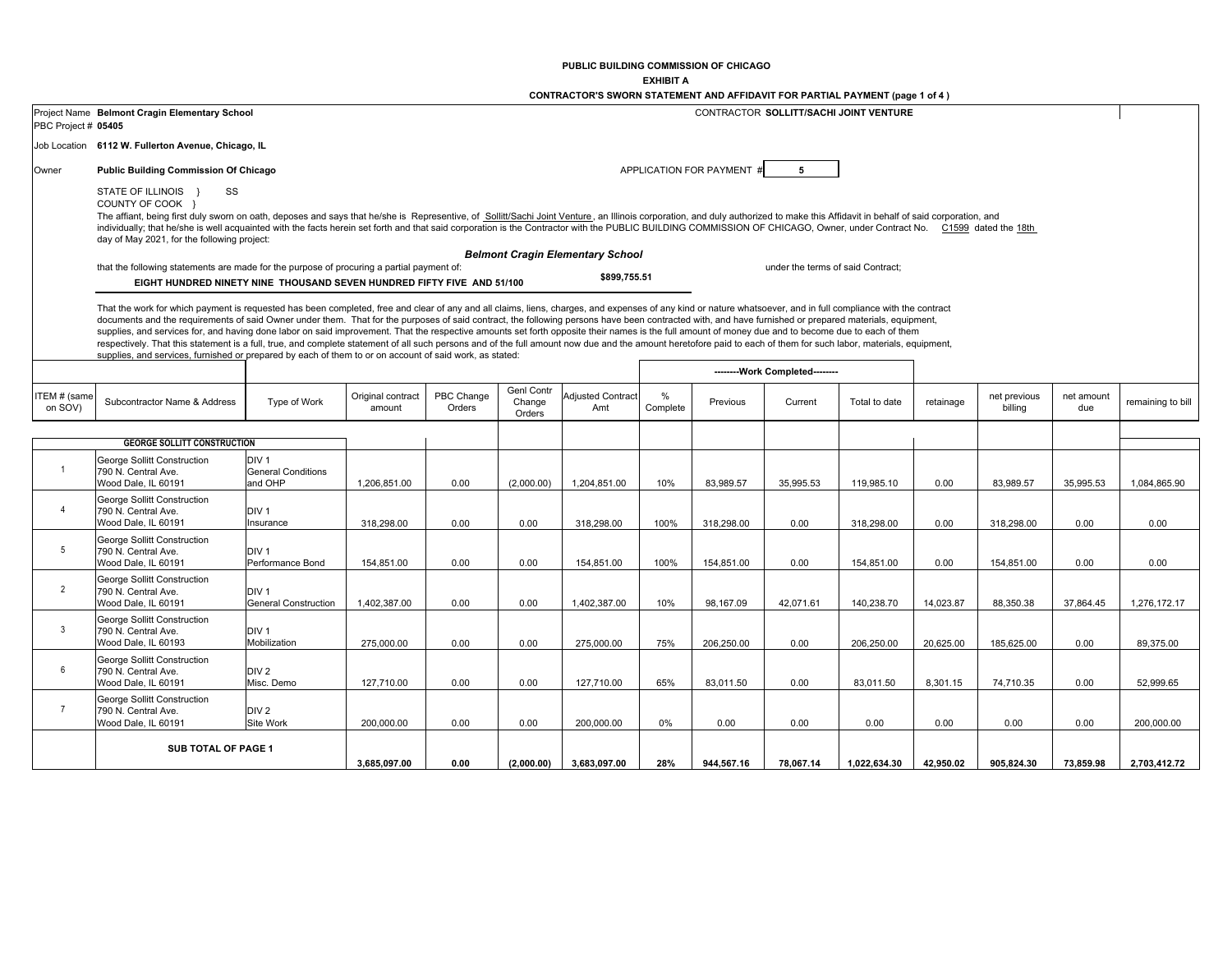|                         |                                                                                      |                                                               |                             |                      |                                       |                                 |                  |           | --------Work Completed-------- |               |           |                         |                   |                   |
|-------------------------|--------------------------------------------------------------------------------------|---------------------------------------------------------------|-----------------------------|----------------------|---------------------------------------|---------------------------------|------------------|-----------|--------------------------------|---------------|-----------|-------------------------|-------------------|-------------------|
| ITEM # (same<br>on SOV) | Subcontractor Name & Address                                                         | Type of Work                                                  | Original contract<br>amount | PBC Change<br>Orders | <b>Genl Contr</b><br>Change<br>Orders | <b>Adjusted Contract</b><br>Amt | $\%$<br>Complete | Previous  | Current                        | Total to date | retainage | net previous<br>billing | net amount<br>due | remaining to bill |
| 8                       | <b>Action Fence</b><br>945 Tower Road<br>Mundelien, IL 60060                         | <b>DIV 32</b><br>Fencing                                      | 84,000.00                   | 0.00                 | 0.00                                  | 84,000.00                       | 0%               | 0.00      | 0.00                           | 0.00          | 0.00      | 0.00                    | 0.00              | 84,000.00         |
| 9                       | Allied Landscaping<br>3197 S. Chicago Street<br>Joliet, IL 60436                     | <b>DIV 32</b><br>Precast Unit Paving,<br>Sodding, Plant       | 194,000.00                  | 0.00                 | 0.00                                  | 194,000.00                      | 0%               | 0.00      | 0.00                           | 0.00          | 0.00      | 0.00                    | 0.00              | 194,000.00        |
| 9                       | <b>Autumn Construction Services</b><br>87 Eisenhower Lane South<br>Lombard, IL 60148 | <b>DIV 23</b><br><b>HVAC</b>                                  | 2,995,000.00                | 0.00                 | 0.00                                  | 2,995,000.00                    | 0%               | 0.00      | 0.00                           | 0.00          | 0.00      | 0.00                    | 0.00              | 2,995,000.00      |
| 10 <sup>°</sup>         | Beverly Asphalt Paving Co<br>1514 W. Pershing Road<br>Chicago, IL 60609              | <b>DIV 32</b><br><b>Asphalt Paving</b>                        | 58,000.00                   | 0.00                 | 0.00                                  | 58,000.00                       | 0%               | 0.00      | 0.00                           | 0.00          | 0.00      | 0.00                    | 0.00              | 58,000.00         |
| 10                      | <b>Bofo Waterproofing Systems</b><br>5521 W. 100th Street<br>Oak Lawn, IL 60453      | DIV <sub>7</sub><br>Bituminous<br>Damproofing                 | 213,000.00                  | 0.00                 | 0.00                                  | 213,000.00                      | 0%               | 0.00      | 0.00                           | 0.00          | 0.00      | 0.00                    | 0.00              | 213,000.00        |
| 11                      | Builders Chicago Corp.<br>9820 Foster Avenue<br>Rosemont, IL 60018                   | DIV <sub>8</sub><br>Overhead Coiling<br>Doors                 | 30,000.00                   | 0.00                 | 0.00                                  | 30,000.00                       | 0%               | 0.00      | 0.00                           | 0.00          | 0.00      | 0.00                    | 0.00              | 30,000.00         |
| 11                      | <b>Burke Plumbing</b><br>6107 N. Elston Avenue<br>Chicago, IL 60656                  | <b>DIV 22</b><br>Plumbing                                     | 2,256,000.00                | 0.00                 | 0.00                                  | 2,256,000.00                    | 6%               | 0.00      | 130,000.00                     | 130,000.00    | 13,000.00 | 0.00                    | 117,000.00        | 2,139,000.00      |
| 12                      | Carroll Seating Co.<br>2105 Lunt Avenue<br>Elk Grove, IL 60007                       | <b>DIV 11</b><br><b>Gymnasium Equipment</b>                   | 75,000.00                   | 0.00                 | 0.00                                  | 75,000.00                       | 0%               | 0.00      | 0.00                           | 0.00          | 0.00      | 0.00                    | 0.00              | 75,000.00         |
| 12                      | <b>Colley Elevator</b><br>226 William Street<br>Bensenville, IL 60106                | <b>DIV 14</b><br>Elevator                                     | 387,200.00                  | 0.00                 | 0.00                                  | 387,200.00                      | 10%              | 38,720.00 | 0.00                           | 38,720.00     | 3,872.00  | 34,848.00               | 0.00              | 352,352.00        |
| 13                      | C-Tec Industries<br>131 Kirkland Circle<br>Oswego, IL 60543                          | <b>DIV 11</b><br><b>Facility Waste</b><br>Compactors          | 43,000.00                   | 0.00                 | 0.00                                  | 43,000.00                       | 0%               | 0.00      | 0.00                           | 0.00          | 0.00      | 0.00                    | 0.00              | 43,000.00         |
| 13                      | Floors, Inc.<br>1341 Cobblestone Way<br>Woodstock, IL 60098                          | DIV <sub>9</sub><br>Wood Flooring                             | 70,000.00                   | 0.00                 | 0.00                                  | 70,000.00                       | 0%               | 0.00      | 0.00                           | 0.00          | 0.00      | 0.00                    | 0.00              | 70,000.00         |
| 14                      | GC Roofing, LLC<br>2650 W. Montrose Avenue<br>Chicago, IL 60618                      | DIV <sub>7</sub><br>Roofing                                   | 899,900.00                  | 0.00                 | 0.00                                  | 899,900.00                      | 0%               | 0.00      | 0.00                           | 0.00          | 0.00      | 0.00                    | 0.00              | 899,900.00        |
| 14                      | Homer Tree Service, Inc.<br>1646 W. 143rd Street<br>Lockport, IL 60441               | <b>DIV 31</b><br>Tree Removal                                 | 14,000.00                   | 0.00                 | 0.00                                  | 14,000.00                       | 100%             | 14,000.00 | 0.00                           | 14,000.00     | 1,400.00  | 12,600.00               | 0.00              | 1,400.00          |
| 15                      | Hufcor, Inc.<br>28621 Network Place<br>Chicago, IL 60673                             | <b>DIV 11</b><br><b>Folding Panel Partions</b>                | 22,000.00                   | 0.00                 | 0.00                                  | 22,000.00                       | 0%               | 0.00      | 0.00                           | 0.00          | 0.00      | 0.00                    | 0.00              | 22,000.00         |
| 15                      | Huff Company<br>37 Sherwood Terrace<br>Lake Bluff, IL 60044                          | <b>DIV 13</b><br><b>Exterior Sound Screen</b><br>Panel System | 83,900.00                   | 0.00                 | 0.00                                  | 83,900.00                       | 0%               | 0.00      | 0.00                           | 0.00          | 0.00      | 0.00                    | 0.00              | 83,900.00         |
| 16                      | <b>IWEISS</b><br>815 Fairview Avenue<br>Fairview, NJ 07022                           | <b>DIV 11</b><br><b>Stage Curtains</b>                        | 135,500.00                  | 0.00                 | 0.00                                  | 135,500.00                      | 0%               | 0.00      | 0.00                           | 0.00          | 0.00      | 0.00                    | 0.00              | 135,500.00        |
| 16                      | lust Rite Acoustics, Inc.<br>1501 Estes Avenue<br>Elk Grove, IL 60007                | DIV <sub>9</sub><br><b>Acoustical Ceiling</b>                 | 329,000.00                  | 0.00                 | 0.00                                  | 329,000.00                      | 0%               | 0.00      | 0.00                           | 0.00          | 0.00      | 0.00                    | 0.00              | 329,000.00        |
|                         | SUB TOTAL OF PAGE 2                                                                  |                                                               | 7,889,500.00                | 0.00                 | 0.00                                  | 7,889,500.00                    | 2%               | 52,720.00 | 130,000.00                     | 182,720.00    | 18,272.00 | 47,448.00               | 117,000.00        | 7,725,052.00      |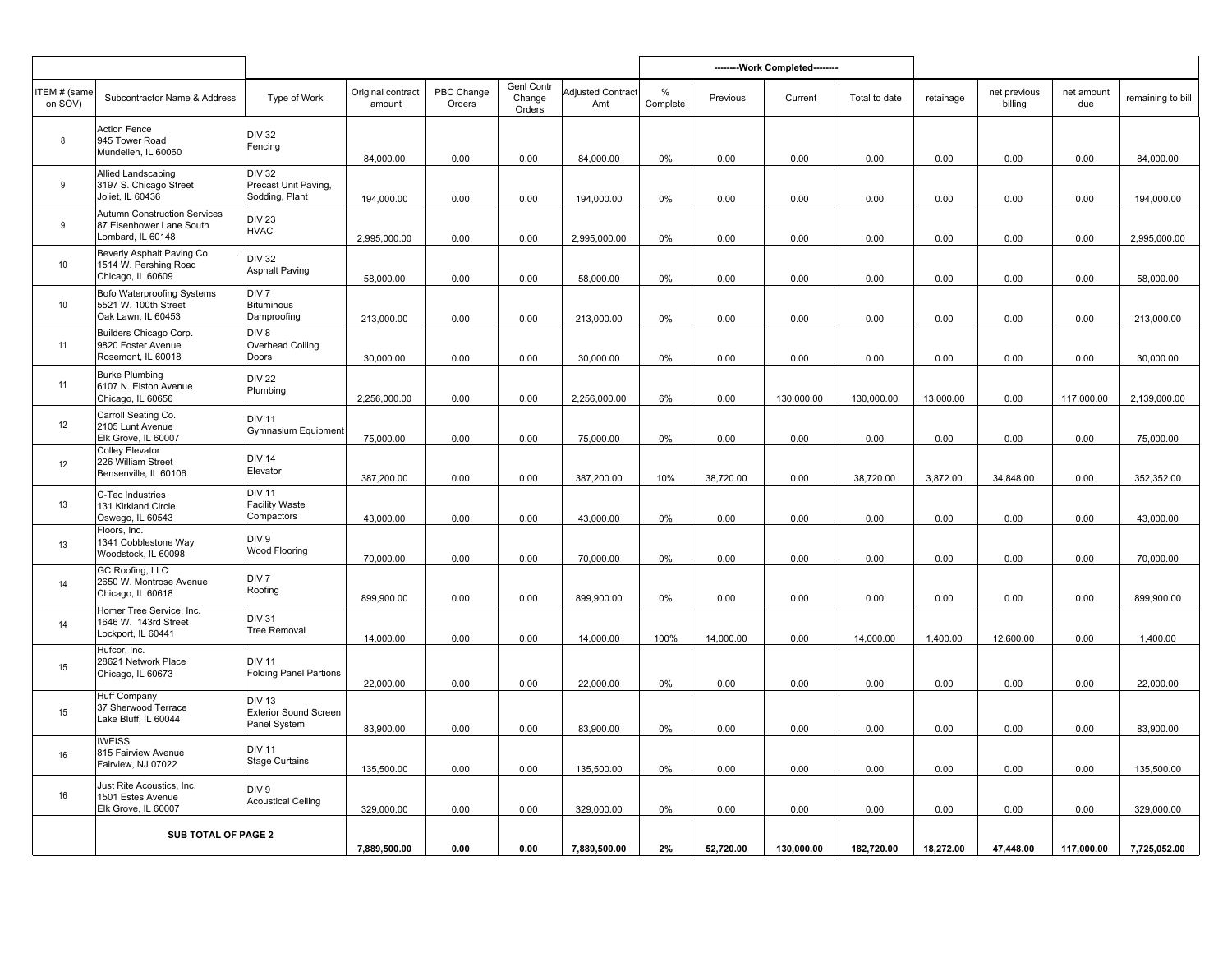|                        |                                                                                        |                                                            |                             |                      |                                       |                                 |               |            | --------Work Completed-------- |               |           |                         |                   |                   |
|------------------------|----------------------------------------------------------------------------------------|------------------------------------------------------------|-----------------------------|----------------------|---------------------------------------|---------------------------------|---------------|------------|--------------------------------|---------------|-----------|-------------------------|-------------------|-------------------|
| TEM # (same<br>on SOV) | Subcontractor Name & Address                                                           | Type of Work                                               | Original contract<br>amount | PBC Change<br>Orders | <b>Genl Contr</b><br>Change<br>Orders | <b>Adjusted Contract</b><br>Amt | %<br>Complete | Previous   | Current                        | Total to date | retainage | net previous<br>billing | net amount<br>due | remaining to bill |
| 17                     | The Larson Eqpt. & Furniture Co.<br>1000 E. State Parkway<br>Schaumburg, IL 60173      | <b>DIV 10</b><br>Lockers & Bleachers                       | 163,000.00                  | 0.00                 | 0.00                                  | 163,000.00                      | 0%            | 0.00       | 0.00                           | 0.00          | 0.00      | 0.00                    | 0.00              | 163,000.00        |
| 18                     | Milhouse Construction<br>333 S. Wabash Avenue<br>Chicago, IL 60604                     | DIV 9<br>Gyp Board, Metal<br>Framing                       | 2,300,200.00                | 0.00                 | 0.00                                  | 2,300,200.00                    | 0%            | 0.00       | 0.00                           | 0.00          | 0.00      | 0.00                    | 0.00              | 2,300,200.00      |
| 19                     | <b>Nelson Fire Protection Company</b><br>10853 N. 2nd Street<br>Rockford, IL 61115     | <b>DIV 11</b><br>Fire Protection                           | 310,000.00                  | 0.00                 | 0.00                                  | 310,000.00                      | 0%            | 0.00       | 0.00                           | 0.00          | 0.00      | 0.00                    | 0.00              | 310,000.00        |
| 19                     | <b>Nikolas Painting Contractors</b><br>8401 S. Beloit Avenue<br>Bridgeview, IL 60455   | DIV 9<br>Painting                                          | 198,000.00                  | 0.00                 | 0.00                                  | 198,000.00                      | 0%            | 0.00       | 0.00                           | 0.00          | 0.00      | 0.00                    | 0.00              | 198,000.00        |
| 20                     | <b>Nuveterans Construction</b><br>950 W. 45th Street<br>Chicago, IL 60609              | DIV 9<br>Tiling, Carpet                                    | 614,300.00                  | 0.00                 | 0.00                                  | 614,300.00                      | 0%            | 0.00       | 0.00                           | 0.00          | 0.00      | 0.00                    | 0.00              | 614,300.00        |
| 25                     | <b>Public Electric Construction</b><br>415 Harvester Court<br>Wheeling, IL 60090       | <b>DIV 26</b><br>Electrical                                | 4,885,000.00                | 0.00                 | 0.00                                  | 4,885,000.00                    | 3%            | 31,300.00  | 130,600.00                     | 161,900.00    | 16,190.00 | 28,170.00               | 117,540.00        | 4,739,290.00      |
| 26                     | Rae Lifts<br>245 W. Roosevelt Rd, Bldg 11<br>West Chicago, IL 60185                    | <b>DIV 14</b><br><b>Vertical Platform Lifts</b>            | 43,500.00                   | 0.00                 | 0.00                                  | 43,500.00                       | 10%           | 4,300.00   | 0.00                           | 4,300.00      | 430.00    | 3,870.00                | 0.00              | 39,630.00         |
| 27                     | RW Collins Co.<br>7225 W. 66th Street<br>Chicago, IL 60638                             | <b>DIV 31</b><br><b>Excavating &amp; Site</b><br>Work      | 645,000.00                  | 0.00                 | 0.00                                  | 645,000.00                      | 42%           | 110,000.00 | 161,250.00                     | 271,250.00    | 27,125.00 | 99.000.00               | 145,125.00        | 400,875.00        |
| 28                     | Sager Sealant Corp.<br>708 E. Elm Avenue<br>La Grange, IL 60525                        | DIV <sub>7</sub><br>Firestopping, Joint<br><b>Sealants</b> | 76,425.00                   | 0.00                 | 0.00                                  | 76,425.00                       | 0%            | 0.00       | 0.00                           | 0.00          | 0.00      | 0.00                    | 0.00              | 76,425.00         |
| 28                     | Shawn Brown Enterprises, Inc.<br>1401 E. 79th Street<br>Chicago, IL 60619              | DIV <sub>2</sub><br>Asbestos Removal &<br>Demolition       | 164.000.00                  | 0.00                 | (5,000.00)                            | 159,000.00                      | 100%          | 107.000.00 | 52.000.00                      | 159.000.00    | 15,900.00 | 96.300.00               | 46,800.00         | 15.900.00         |
| 28                     | Stafford Smith, Inc.<br>3414 S. Burdick Street<br>Kalamazoo, MI 49001                  | <b>DIV 11</b><br><b>Food Service</b><br>Equipment          | 228,000.00                  | 0.00                 | 0.00                                  | 228,000.00                      | 0%            | 0.00       | 0.00                           | 0.00          | 0.00      | 0.00                    | 0.00              | 228,000.00        |
| 29                     | <b>Underland Architectural System</b><br>20318 S. Torrence Avenue<br>Lynwood, IL 60411 | DIV <sub>8</sub><br>Aluminum Storefronts,<br>Curtain Wall  | 1,065,000.00                | 0.00                 | 0.00                                  | 1,065,000.00                    | 0%            | 0.00       | 0.00                           | 0.00          | 0.00      | 0.00                    | 0.00              | 1,065,000.00      |
| 29                     | Wilkin Insulation Co.<br>501 W. Carboy Road<br>Mt. Prospect, IL 60056                  | DIV <sub>7</sub><br><b>Spray Acoustic</b><br>Insulation    | 166,500.00                  | 0.00                 | 0.00                                  | 166,500.00                      | 0%            | 0.00       | 0.00                           | 0.00          | 0.00      | 0.00                    | 0.00              | 166,500.00        |
| 30 <sup>°</sup>        | <b>Sollitt Unlet</b>                                                                   |                                                            | 639,478.00                  | 0.00                 | 0.00                                  | 639,478.00                      | 0%            | 0.00       | 0.00                           | 0.00          | 0.00      | 0.00                    | 0.00              | 639,478.00        |
|                        | <b>SUB TOTAL OF PAGE 3</b>                                                             |                                                            | 11,498,403.00               | 0.00                 | (5,000.00)                            | 11,493,403.00                   | 5%            | 252,600.00 | 343,850.00                     | 596,450.00    | 59,645.00 | 227,340.00              | 309,465.00        | 10,956,598.00     |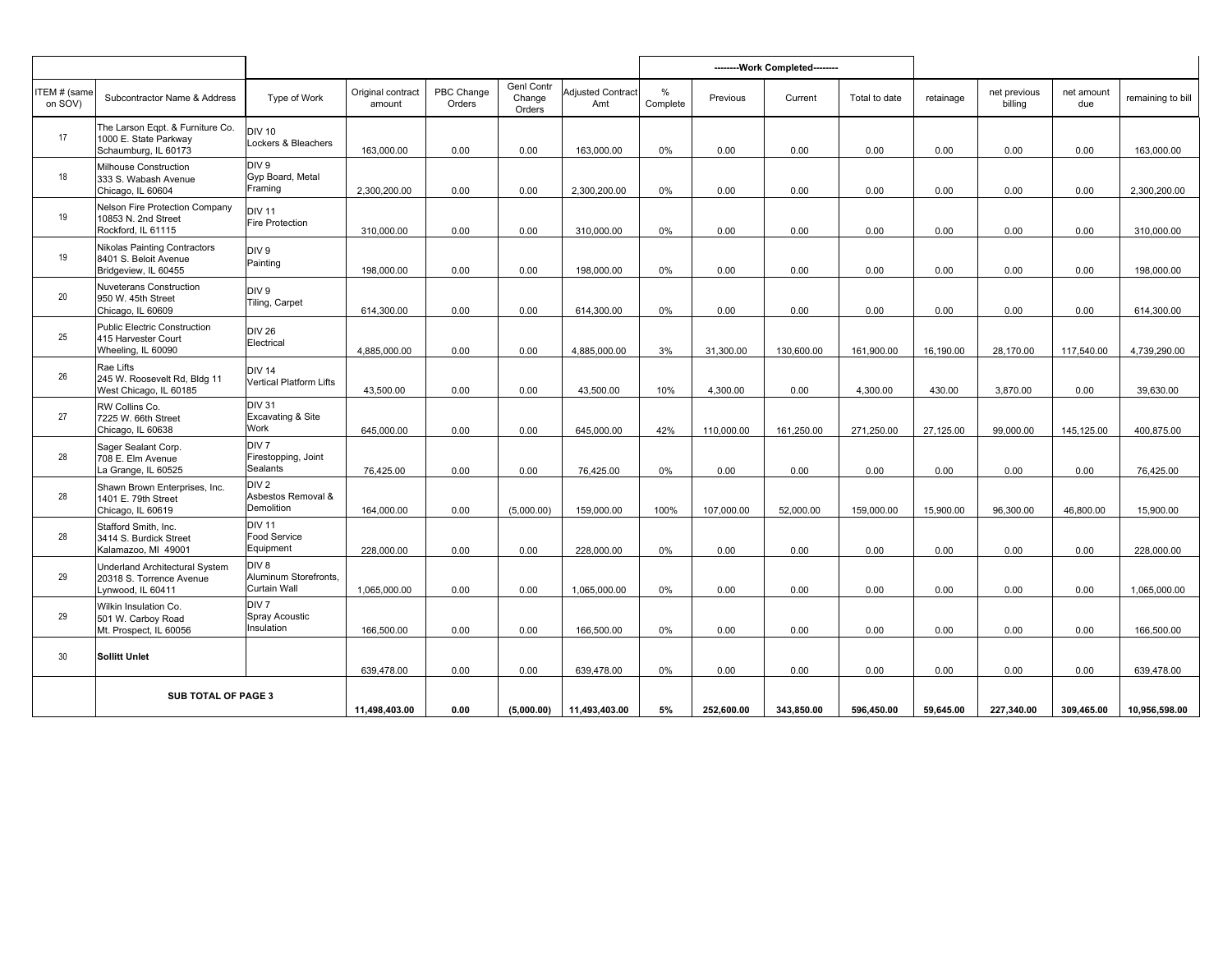|                         |                                                                                       |                                                          |                             |                      |                                       |                                 |               |            | --------Work Completed-------- |               |            |                         |                   |                   |
|-------------------------|---------------------------------------------------------------------------------------|----------------------------------------------------------|-----------------------------|----------------------|---------------------------------------|---------------------------------|---------------|------------|--------------------------------|---------------|------------|-------------------------|-------------------|-------------------|
| ITEM # (same<br>on SOV) | Subcontractor Name & Address                                                          | Type of Work                                             | Original contract<br>amount | PBC Change<br>Orders | <b>Genl Contr</b><br>Change<br>Orders | <b>Adjusted Contract</b><br>Amt | %<br>Complete | Previous   | Current                        | Total to date | retainage  | net previous<br>billing | net amount<br>due | remaining to bill |
|                         | SACHI CONSTRUCTION. INC.                                                              |                                                          |                             |                      |                                       |                                 |               |            |                                |               |            |                         |                   |                   |
| 31                      | Sachi Construction, Inc.<br>444 Lee Street<br>Des Plaines, IL 60016                   | DIV <sub>1</sub><br><b>General Conditions</b><br>and OHP | 326,468.00                  | 0.00                 | 0.00                                  | 326.468.00                      | 10%           | 18.444.58  | 14.202.22                      | 32.646.80     | 0.00       | 18.444.58               | 14.202.22         | 293,821.20        |
| 33                      | Sachi Construction, Inc.<br>444 Lee Street<br>Des Plaines, IL 60016                   | DIV <sub>1</sub><br>Insurance                            | 60,000.00                   | 0.00                 | 0.00                                  | 60,000.00                       | 100%          | 60,000.00  | 0.00                           | 60,000.00     | 0.00       | 60,000.00               | 0.00              | 0.00              |
| 34                      | Sachi Construction, Inc.<br>444 Lee Street<br>Des Plaines, IL 60016                   | DIV <sub>1</sub><br>Performance Bond                     | 38,712.00                   | 0.00                 | 0.00                                  | 38,712.00                       | 100%          | 38,712.00  | 0.00                           | 38,712.00     | 0.00       | 38.712.00               | 0.00              | 0.00              |
| 32                      | Sachi Construction, Inc.<br>444 Lee Street<br>Des Plaines, IL 60016                   | DIV <sub>1</sub><br><b>General Construction</b>          | 154,914.00                  | 0.00                 | 0.00                                  | 154,914.00                      | 10%           | 8,899.94   | 6,591.46                       | 15,491.40     | 1,549.14   | 8,009.95                | 5,932.31          | 140,971.74        |
| 36                      | Affordable Welding, Inc.<br>3100 E. 87th Street<br>Chicago, IL 60617                  | DIV <sub>5</sub><br><b>Structural Steel</b>              | 3,110,000.00                | 0.00                 | 0.00                                  | 3,110,000.00                    | 22%           | 524,800.00 | 168,200.00                     | 693,000.00    | 69,300.00  | 472,320.00              | 151,380.00        | 2,486,300.00      |
| 33                      | Case Work Systems<br>18455 Parker Road<br>Mokena, IL 60448                            | Div 12<br>Case Work                                      | 26,500.00                   | 0.00                 | 0.00                                  | 26,500.00                       | 0%            | 0.00       | 0.00                           | 0.00          | 0.00       | 0.00                    | 0.00              | 26,500.00         |
| 37                      | <b>Commericail Specialties</b><br>2255 Lois Drive Unit 9<br>Rolling Meadows, IL 60008 | Div 10<br><b>Toilet Accessories</b>                      | 60,500.00                   | 0.00                 | 0.00                                  | 60,500.00                       | 0%            | 0.00       | 0.00                           | 0.00          | 0.00       | 0.00                    | 0.00              | 60,500.00         |
| 35                      | Duco Cement Construction, Inc.<br>21649 S. Moni Drive<br>New Lenox, IL 60451          | DIV <sub>3</sub><br>Site Concrete                        | 1,957,500.00                | 0.00                 | 0.00                                  | 1,957,500.00                    | 29%           | 332,000.00 | 242,200.00                     | 574,200.00    | 57,420.00  | 298,800.00              | 217,980.00        | 1,440,720.00      |
| 37                      | LaForce, Inc.<br>1060 West Mason Street<br>Green Bay, WI 54307                        | DIV 9<br>HM Doors, Frames                                | 266,000.00                  | 0.00                 | 0.00                                  | 266,000.00                      | 0%            | 0.00       | 0.00                           | 0.00          | 0.00       | 0.00                    | 0.00              | 266,000.00        |
| 38                      | LE Smith Company<br>P.O. Box 766, 1033 E. Wilson St<br>Bryan, OH 43506                | Div 12<br>Solid Surfaces                                 | 183,800.00                  | 0.00                 | 0.00                                  | 183,800.00                      | 6%            | 0.00       | 11,040.00                      | 11,040.00     | 1,104.00   | 0.00                    | 9,936.00          | 173,864.00        |
| 38                      | Milhouse Construction<br>333 S. Wabash Avenue<br>Chicago, IL 60604                    | DIV <sub>9</sub><br>Carpentry                            | 300,000.00                  | 0.00                 | 0.00                                  | 300,000.00                      | 0%            | 0.00       | 0.00                           | 0.00          | 0.00       | 0.00                    | 0.00              | 300,000.00        |
| 39                      | NuToys<br>P.O. Box 2121<br>La Grange, Il 60525                                        | <b>DIV 32</b><br><b>Playground Material</b>              | 163,461.00                  | 0.00                 | 0.00                                  | 163,461.00                      | 0%            | 0.00       | 0.00                           | 0.00          | 0.00       | 0.00                    | 0.00              | 163,461.00        |
| 39                      | Paul Herrera<br>24520 Harmonty Road<br>Marengo, IL 60152                              | <b>DIV 32</b><br>Playground Install                      | 53,900.00                   | 0.00                 | 0.00                                  | 53,900.00                       | 0%            | 0.00       | 0.00                           | 0.00          | 0.00       | 0.00                    | 0.00              | 53,900.00         |
| 40                      | PIO Custom Cabintery<br>6112 W. Fullerton Avenue<br>Chicago, IL 60639                 | Div 12<br>Cabinetry                                      | 133,245.00                  | 0.00                 | 0.00                                  | 133,245.00                      | 0%            | 0.00       | 0.00                           | 0.00          | 0.00       | 0.00                    | 0.00              | 133,245.00        |
| 38                      | Vimak Construction & Masonry<br>15221 Hamlin Street<br>Plainfield, IL 60544           | DIV <sub>4</sub><br>Masonry                              | 1,815,000.00                | 0.00                 | 7,000.00                              | 1,822,000.00                    | 0%            | 0.00       | 0.00                           | 0.00          | 0.00       | 0.00                    | 0.00              | 1,822,000.00      |
|                         | SUB TOTAL OF PAGE 4                                                                   |                                                          | 8,650,000.00                | 0.00                 | 7.000.00                              | 8,657,000.00                    | 16%           | 982,856.52 | 442,233.68                     | 1,425,090.20  | 129,373.14 | 896,286.53              | 399,430.53        | 7,361,282.94      |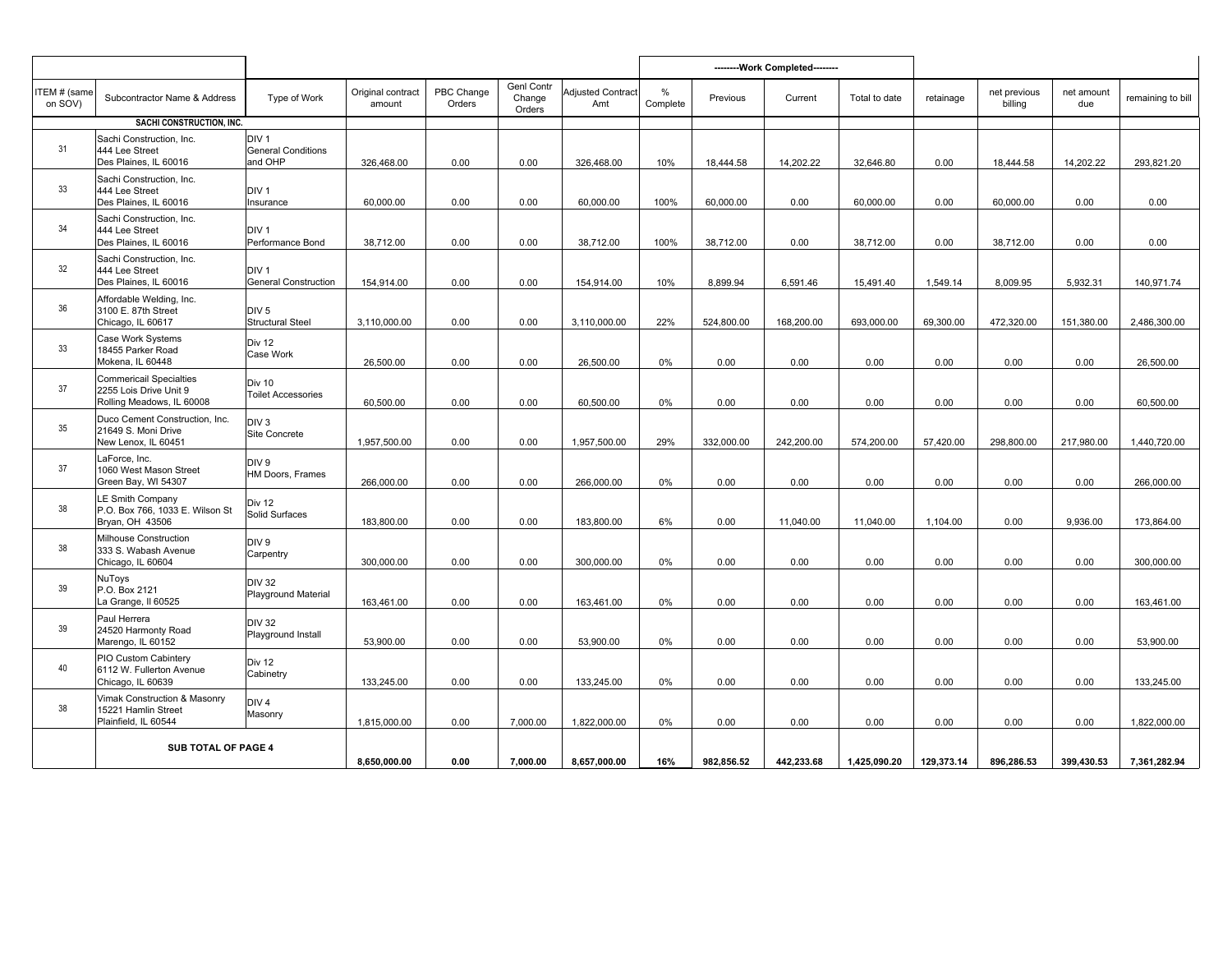|                         |                                             |                                  |                               |                      |                                       |                                 |                           |                      | -------- Work Completed-------- |                      |                    |                         |                    |                               |
|-------------------------|---------------------------------------------|----------------------------------|-------------------------------|----------------------|---------------------------------------|---------------------------------|---------------------------|----------------------|---------------------------------|----------------------|--------------------|-------------------------|--------------------|-------------------------------|
| ITEM # (same<br>on SOV) | Subcontractor Name & Address                | Type of Work                     | Original contract<br>amount   | PBC Change<br>Orders | <b>Genl Contr</b><br>Change<br>Orders | <b>Adjusted Contract</b><br>Amt | $\frac{0}{0}$<br>Complete | Previous             | Current                         | Total to date        | retainage          | net previous<br>billina | net amount<br>due  | remaining to bill             |
|                         | <b>GEORGE SOLLITT CONSTRUCTION-SUBTOTAL</b> |                                  | 23.073.000.00                 | 0.00                 | (7,000.00)                            | 23,066,000.00                   | 8%                        | 1,249,887.16         | 551,917.14                      | 1,801,804.30         | 120,867.02         | 1,180,612.30            | 500,324.98         | 21,385,062.72                 |
|                         | SACHI CONSTRUCTION - SUB TOTAL              |                                  | 8,650,000.00                  | 0.00                 | 7.000.00                              | 8,657,000.00                    | 16%                       | 982.856.52           | 442.233.68                      | 1.425.090.20         | 129,373.14         | 896.286.53              | 399,430.53         | 7,361,282.94                  |
|                         | <b>SUBTOTAL COST OF WORK</b>                |                                  | 31,723,000.00                 | 0.00                 | 0.00                                  | 31,723,000.00                   | 10%                       | 2,232,743.68         | 994,150.82                      | 3,226,894.50         | 250,240.16         | 2,076,898.83            | 899,755.51         | 28,746,345.66                 |
|                         | PBC Allowances, Contingency:                |                                  |                               |                      |                                       |                                 |                           |                      |                                 |                      |                    |                         |                    |                               |
| #REF!                   | <b>PBC</b>                                  | Commission's<br>Contingency      | 1.000.000.00                  | 0.00                 | 0.00                                  | 1,000,000.00                    | 0%                        | 0.00                 | 0.00                            | 0.00                 | 0.00               | 0.00                    | 0.00               | 1.000.000.00                  |
| #REF!                   | PBC                                         | Site Work Allowance              | 150.000.00                    | 0.00                 | 0.00                                  | 150.000.00                      | 0%                        | 0.00                 | 0.00                            | 0.00                 | 0.00               | 0.00                    | 0.00               | 150,000.00                    |
| #REF!                   | <b>PBC</b>                                  | Environmental<br>Allowance       | 150,000.00                    | 0.00                 | 0.00                                  | 150,000.00                      | 0%                        | 0.00                 | 0.00                            | 0.00                 | 0.00               | 0.00                    | 0.00               | 150,000.00                    |
| #REF!                   | <b>PBC</b>                                  | Camera Allowance                 | 200.000.00                    | 0.00                 | 0.00                                  | 200.000.00                      | 0%                        | 0.00                 | 0.00                            | 0.00                 | 0.00               | 0.00                    | 0.00               | 200.000.00                    |
| #REF!                   | PBC                                         | Moisture Mitigation<br>Allowance | 150,000.00                    | 0.00                 | 0.00                                  | 150,000.00                      | 0%                        | 0.00                 | 0.00                            | 0.00                 | 0.00               | 0.00                    | 0.00               | 150,000.00                    |
|                         | <b>SUB TOTAL OF PAGE 5</b>                  |                                  |                               |                      |                                       |                                 |                           |                      |                                 |                      |                    |                         |                    |                               |
|                         |                                             | <b>GRAND TOTAL</b>               | 1,650,000.00<br>33,373,000.00 | 0.00<br>0.00         | 0.00<br>0.00                          | 1,650,000.00<br>33,373,000.00   | 0%<br>10%                 | 0.00<br>2,232,743.68 | 0.00<br>994,150.82              | 0.00<br>3,226,894.50 | 0.00<br>250,240.16 | 0.00<br>2,076,898.83    | 0.00<br>899,755.51 | 1.650.000.00<br>30,396,345.66 |